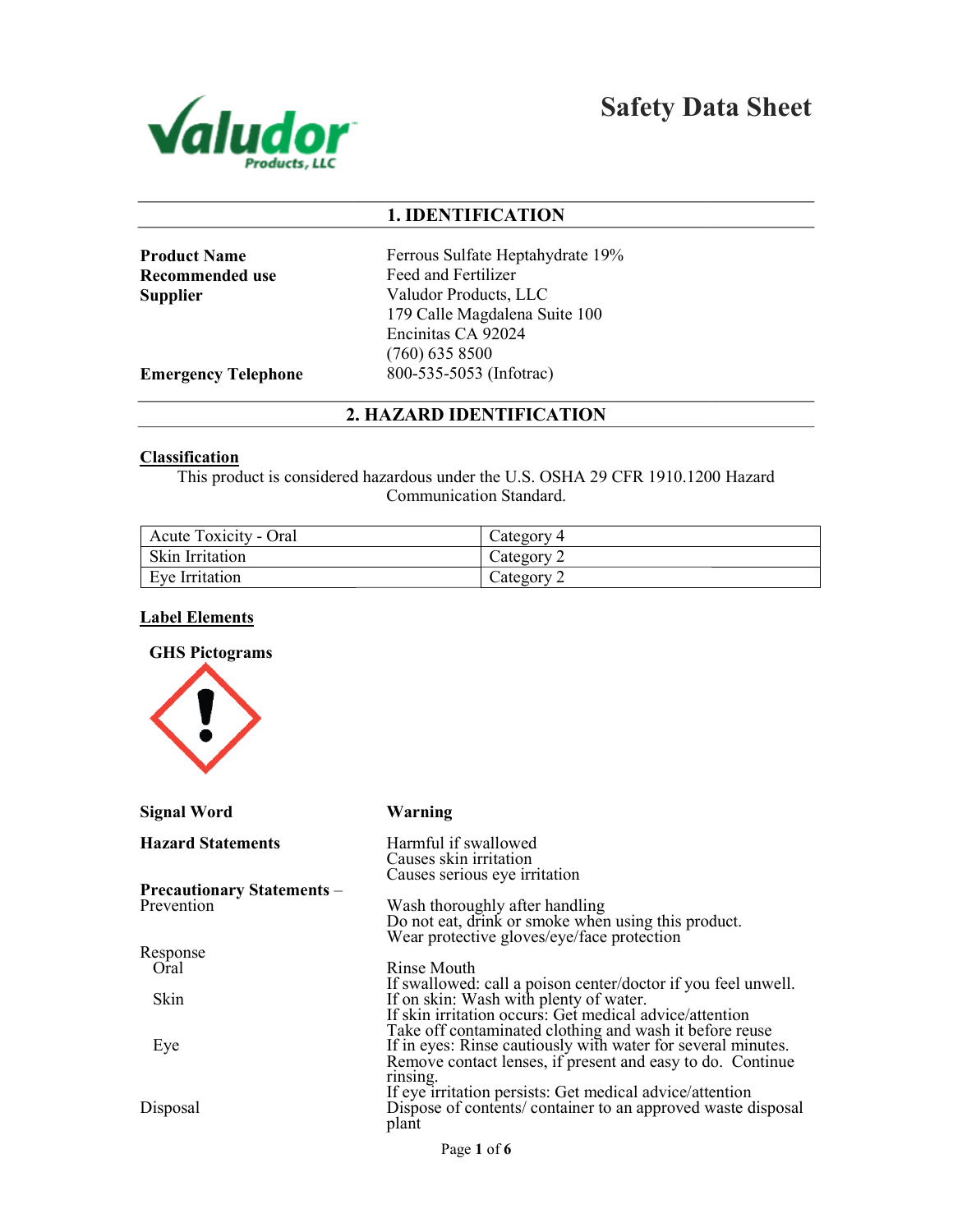#### Hazards not other classified None

# 3. COMPOSITION / INFORMATION ON INGREDIENTS

| Iron Sulfate Heptahydrate |
|---------------------------|
| Ferrous sulfate           |
| FeSO4*7H2O                |
| $278.01$ g/mol            |
| 7783-28-0                 |
| $60-100%$                 |
|                           |

# 4. FIRST-AID MEASURES

#### First Aid Measures

| <b>Eye Contact</b>  | Immediately rinse with plenty of water. Remove contact         |
|---------------------|----------------------------------------------------------------|
|                     | lenses, if present and easy to do so. Keep eye wide open       |
|                     | while rinsing. Continue rinsing for 15 minutes. Call a doctor/ |
|                     | physician if irritation persists                               |
| <b>Skin Contact</b> | Wash off immediately with plenty of water. Remove all          |
|                     | contaminated clothes and shoes. If skin irritation occurs: get |
|                     | medical advice/ attention                                      |
| <b>Inhalation</b>   | Remove to fresh air. If not breathing, give artificial         |
|                     | respiration. Get medical attention.                            |
| Ingestion           | Do not induce vomiting without medical advice. Rinse           |
|                     | mouth with water. Never give anything by mouth to an           |
|                     | unconscious person. If symptoms persist, call a physician      |

#### Most important symptoms/effects, acute and delayed

| <b>Symptoms</b> |  |
|-----------------|--|
|                 |  |

Symptoms No information available

# 5. FIRE-FIGHTING MEASURES

| <b>Suitable extinguishing Media</b> | Use any means suitable for extinguishing surrounding fire. |  |  |
|-------------------------------------|------------------------------------------------------------|--|--|
|-------------------------------------|------------------------------------------------------------|--|--|

## Specific Hazards Arising from the chemical

| Hazardous combustion products | Thermal decomposition can lead to the release of irritation or |
|-------------------------------|----------------------------------------------------------------|
|                               | toxic gases and vapors; including and not limited to:          |
|                               | Sulfur Oxides                                                  |
|                               | Iron Oxides                                                    |

## Protective equipment and precautions for fire-fighters

As in any fire, wear self-contained breathing apparatus pressure-demand, MSHA/NIOSH (approved or equivalent) and full protective gear.

# 6. ACCIDENTAL RELEASE MEASURES

## Personal precautions, protective equipment, and emergency procedures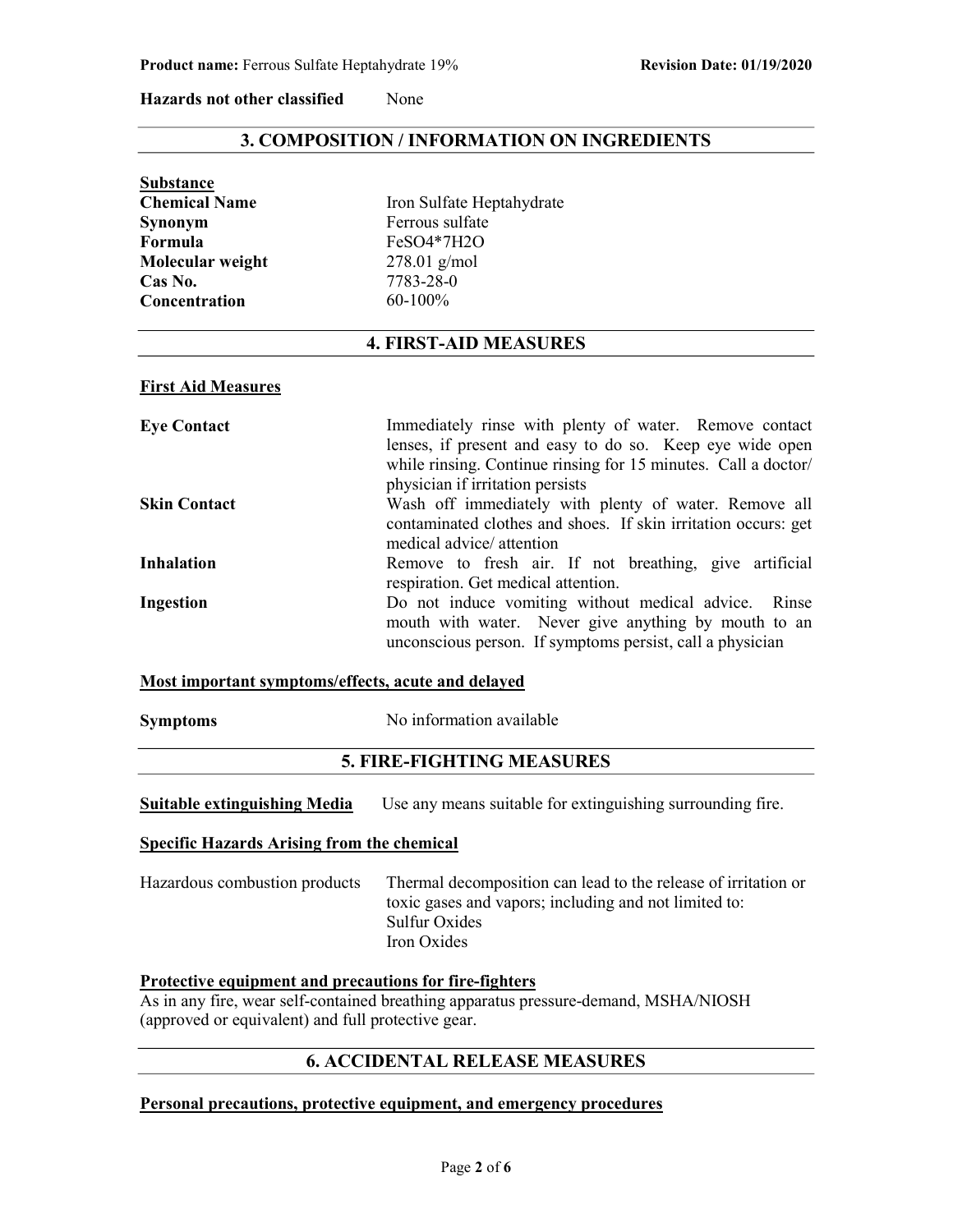| <b>Personal precautions</b> | Avoid contact with eyes, skin and clothing. Avoid breathing |  |  |
|-----------------------------|-------------------------------------------------------------|--|--|
|                             | vapors or mists. Use personal protection recommended in     |  |  |
|                             | Section 8. Ensure adequate ventilation.                     |  |  |
|                             |                                                             |  |  |

## Methods and materials for containment and cleanup

| <b>Methods for clean-up</b>      | Sweep or vacuum up and place in an appropriate closed |  |
|----------------------------------|-------------------------------------------------------|--|
|                                  | container. Keep unauthorized personnel away. Avoid    |  |
|                                  | generating dust.                                      |  |
| <b>Environmental Precautions</b> | Prevent entry into waterways or sewers                |  |

# 7. HANDLING AND STORAGE

## Precautions for safe handling

Avoid contact with eyes, skin and clothing. Do not breathe vapors / spray / mist / fume. Wear gloves/eye/face protection. Use personal protection recommended in Section 8. Wash thoroughly after handling. Remove and wash contaminated clothing before re-use. Do not eat, drink or smoke when using this product. Clean equipment and work area regularly.

## Conditions for safe storage, including any incompatibilities

Store in a cool/low-temperature, well-ventilated, dry place. Keep containers closed and labeled when not in use.

# 8. EXPOSURE CONTROLS / PERSONAL PROTECTION

# Exposure Guidelines

This product does not contain any hazardous materials with occupational exposure limits established by the regional specific regulatory bodies

# Appropriate engineering controls

Ensure adequate ventilation, especially in confined areas. Consider the potential hazards of this material, applicable exposure limits, job activities and other substances in the work place when designing controls and selecting personal protective equipment.

#### Personal Protective Equipment

| <b>Eye/face protection</b>    | Safety glasses with side shields                                                                                                                                       |
|-------------------------------|------------------------------------------------------------------------------------------------------------------------------------------------------------------------|
| <b>Skin protection</b>        | Choose the appropriate protective clothing and gloves based<br>on the tasks being performed to avoid exposure to skin. Wear<br>protective gloves                       |
|                               | Long sleeved protective clothing                                                                                                                                       |
| <b>Respiratory protection</b> | Not required under normal circumstances. If exposure limits<br>are exceeded or if irritation or other symptoms are<br>experienced use a NIOSH/MSHA approved respirator |
| <b>Hygiene Measures</b>       | Handle in accordance with good industrial hygiene and safety<br>practices. Do not eat, drink or smoke when using this<br>product.                                      |

# 9. PHYSICAL and CHEMICAL PROPERTIES

| Appearance            | Brown Powder or granules |
|-----------------------|--------------------------|
| <b>Physical state</b> | Solid                    |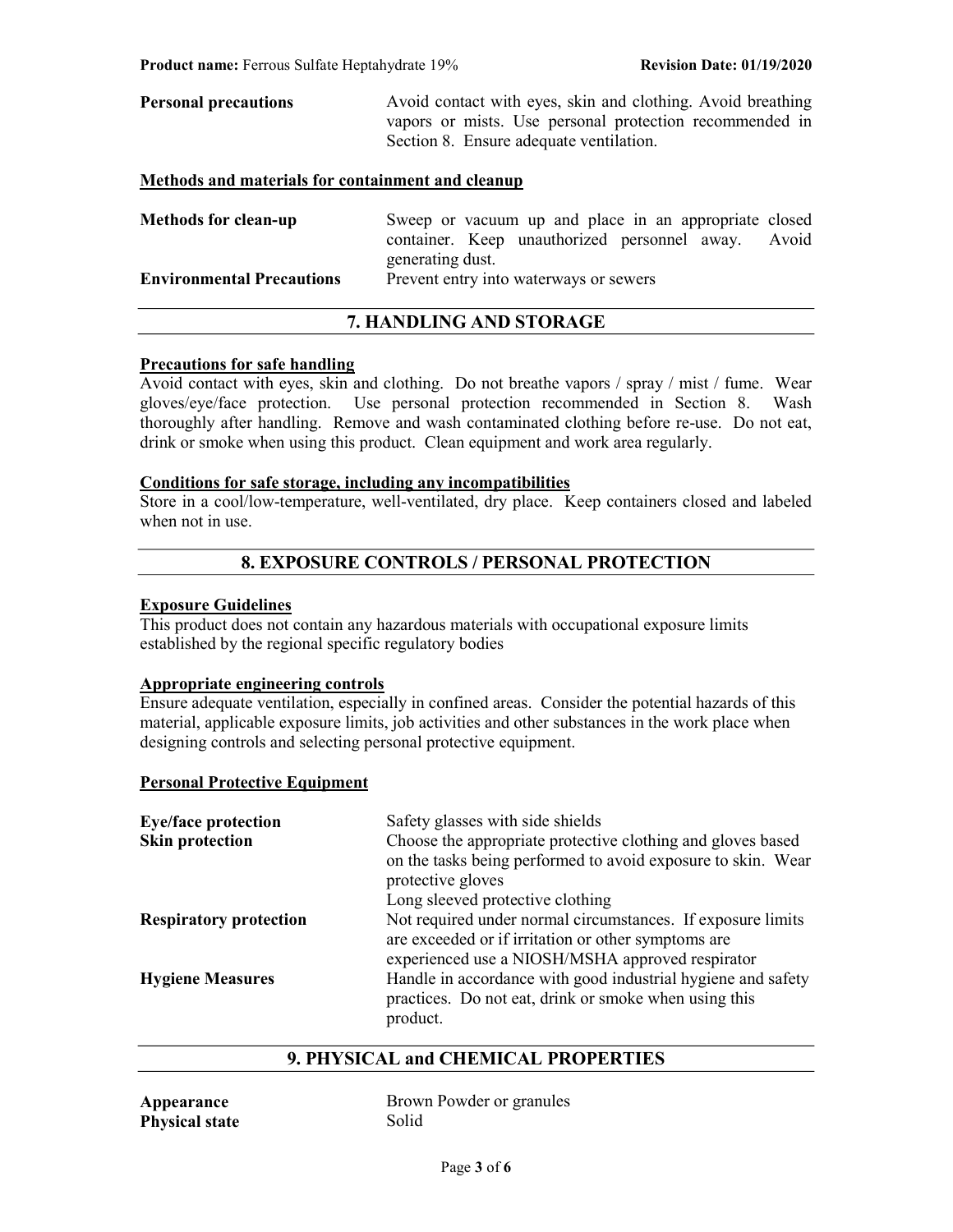Product name: Ferrous Sulfate Heptahydrate 19% Revision Date: 01/19/2020

| Odor<br><b>Odor threshold</b><br>pН<br>Melting point / freezing point<br><b>Boiling point / Boiling range</b><br><b>Flash point</b><br><b>Evaporation rate</b><br><b>Flammability</b><br><b>Flammability or explosive</b>           | Odorless<br>No information available<br>No information available<br>No information available<br>Not applicable<br>Not applicable<br>Not applicable<br>No information available                                                                           |
|-------------------------------------------------------------------------------------------------------------------------------------------------------------------------------------------------------------------------------------|----------------------------------------------------------------------------------------------------------------------------------------------------------------------------------------------------------------------------------------------------------|
| limits<br><b>Upper</b><br>Lower<br>Vapor pressure<br><b>Vapor density</b><br><b>Specific Gravity</b><br>Solubility in water<br><b>Partition coefficient</b><br><b>Auto-ignition temperature</b><br><b>Decomposition temperature</b> | No information available<br>No information available<br>No information available<br>No information available<br>No information available<br>No information available<br>No information available<br>No information available<br>No information available |
| <b>Viscosity</b>                                                                                                                                                                                                                    | No information available                                                                                                                                                                                                                                 |

# 10. STABILITY AND REACTIVITY

| <b>Reactivity</b>                            | None known under normal conditions.                                             |
|----------------------------------------------|---------------------------------------------------------------------------------|
| <b>Chemical stability</b>                    | Stable under ordinary conditions of use and storage.                            |
| <b>Possibility of hazardous</b><br>reactions | None under normal processing.                                                   |
| <b>Conditions to avoid</b>                   | Avoid dust formation.                                                           |
| Incompatible materials                       | Strong bases.                                                                   |
| <b>Hazardous decomposition</b><br>products   | Hazardous combustion can lead to the release of irritating<br>gases and vapors. |

# 11. TOXICOLOGICAL INFORMATION

#### Information on likely routes of exposure

| Skin contact      | Skin irritant |
|-------------------|---------------|
| Eye contact       | Eye irritant  |
| <b>Inhalation</b> | May cause ir  |
| Ingestion         | Harmful if sy |

| Skin irritant                             |
|-------------------------------------------|
| Eye irritant                              |
| May cause irritation of respiratory tract |
| Harmful if swallowed                      |
|                                           |

Symptoms related to the physical chemical and toxicological characteristics No information available

# Delayed and immediate effects and also chronic effects form short and long-term exposure

| Skin damage/irritation | Causes skin irritation        |  |
|------------------------|-------------------------------|--|
| Eye damage/irritation  | Causes serious eye irritation |  |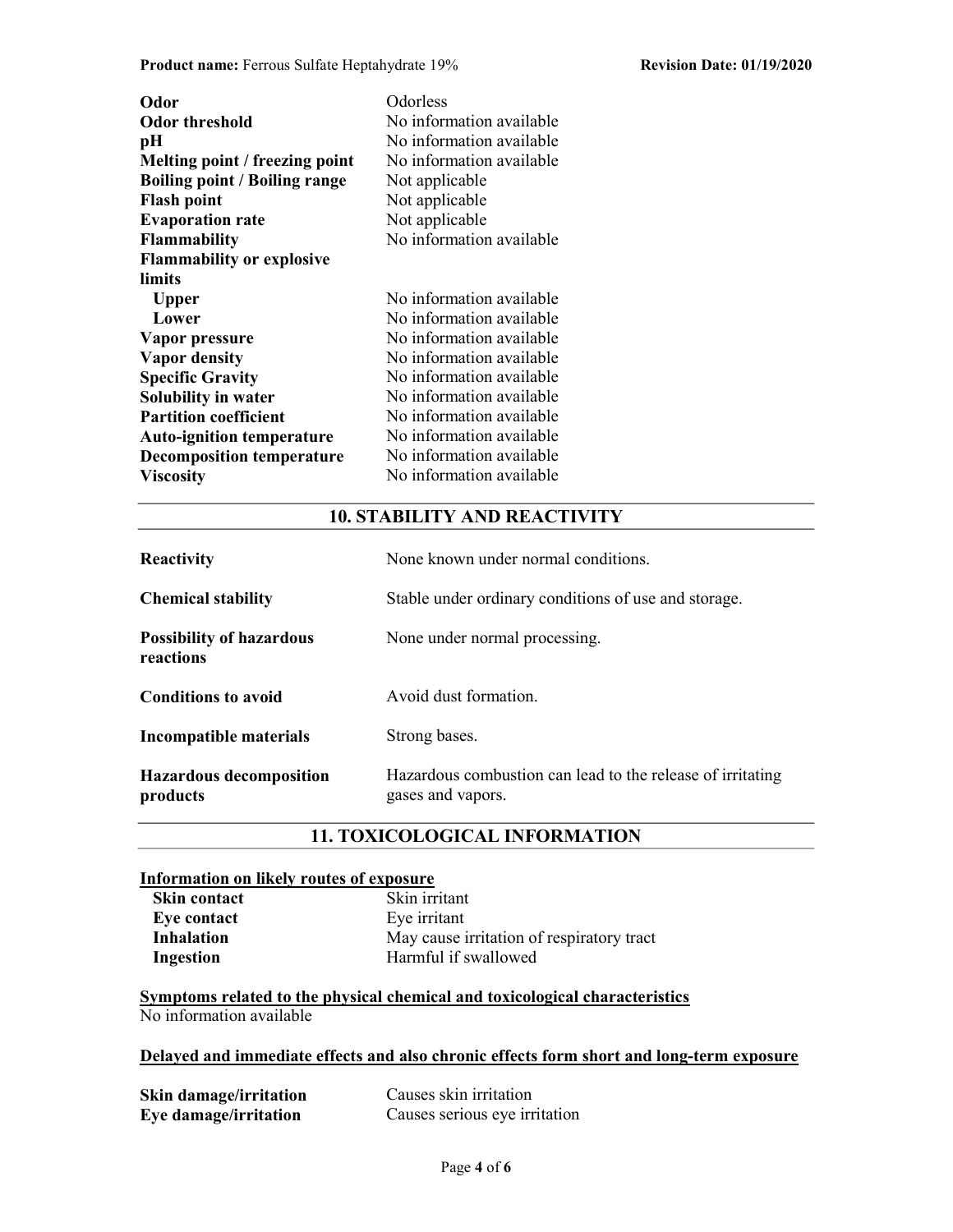| <b>Sensitization</b>            | Not classified |
|---------------------------------|----------------|
| <b>Mutagenic effects</b>        | Not classified |
| Carcinogenicity                 | Not classified |
| <b>Reproductive toxicity</b>    | Not classified |
| <b>STOT</b> – single exposure   | Not classified |
| <b>STOT</b> – repeated exposure | Not classified |
| <b>Aspiration hazard</b>        | Not classified |

# Acute Toxicity

#### Component information

| Component                                                 | Cas-No                                                   | LD50 Oral                | <b>LD50 Dermal</b> | <b>LC50</b> Inhalation |
|-----------------------------------------------------------|----------------------------------------------------------|--------------------------|--------------------|------------------------|
| Iron Sulfate                                              | 7720-78-7                                                | $500$ mg/kg              | $> 2,000$ mg/kg    |                        |
|                                                           |                                                          |                          |                    |                        |
| <b>12. ECOLOGICAL INFORMATION</b>                         |                                                          |                          |                    |                        |
| <b>Ecotoxicity</b>                                        | Should not be released to environment                    |                          |                    |                        |
| No information available<br>Persistence and degradability |                                                          |                          |                    |                        |
| <b>Bioaccumulative potential</b>                          |                                                          | No information available |                    |                        |
| <b>Mobility in soil</b>                                   |                                                          | No information available |                    |                        |
|                                                           | No information available<br><b>Other adverse effects</b> |                          |                    |                        |
|                                                           |                                                          |                          |                    |                        |

# 13. DISPOSAL CONSIDERATIONS

Waste Disposal Methods Processing, use or contamination of this product may occur during product use. Accordingly, it is the responsibility of the user to determine the proper disposal methodologies. Consult the appropriate state, regional or local regulations to ensure complete and accurate classification. Dispose of contaminated packaging in accordance with local regulations.

# 14. TRANSPORT INFORMATION

| DOT  |  |
|------|--|
| IATA |  |
| IMDG |  |

Not regulated Not regulated Not regulated

# 15. REGULATORY INFORMATION

# International Inventories

| <b>TO CO</b><br>. .<br>15'<br>◡▴ | 10126<br>ົາເບບ.    |
|----------------------------------|--------------------|
| <b>DSL</b>                       | 1012C<br>--- - - - |

## US Federal Regulations